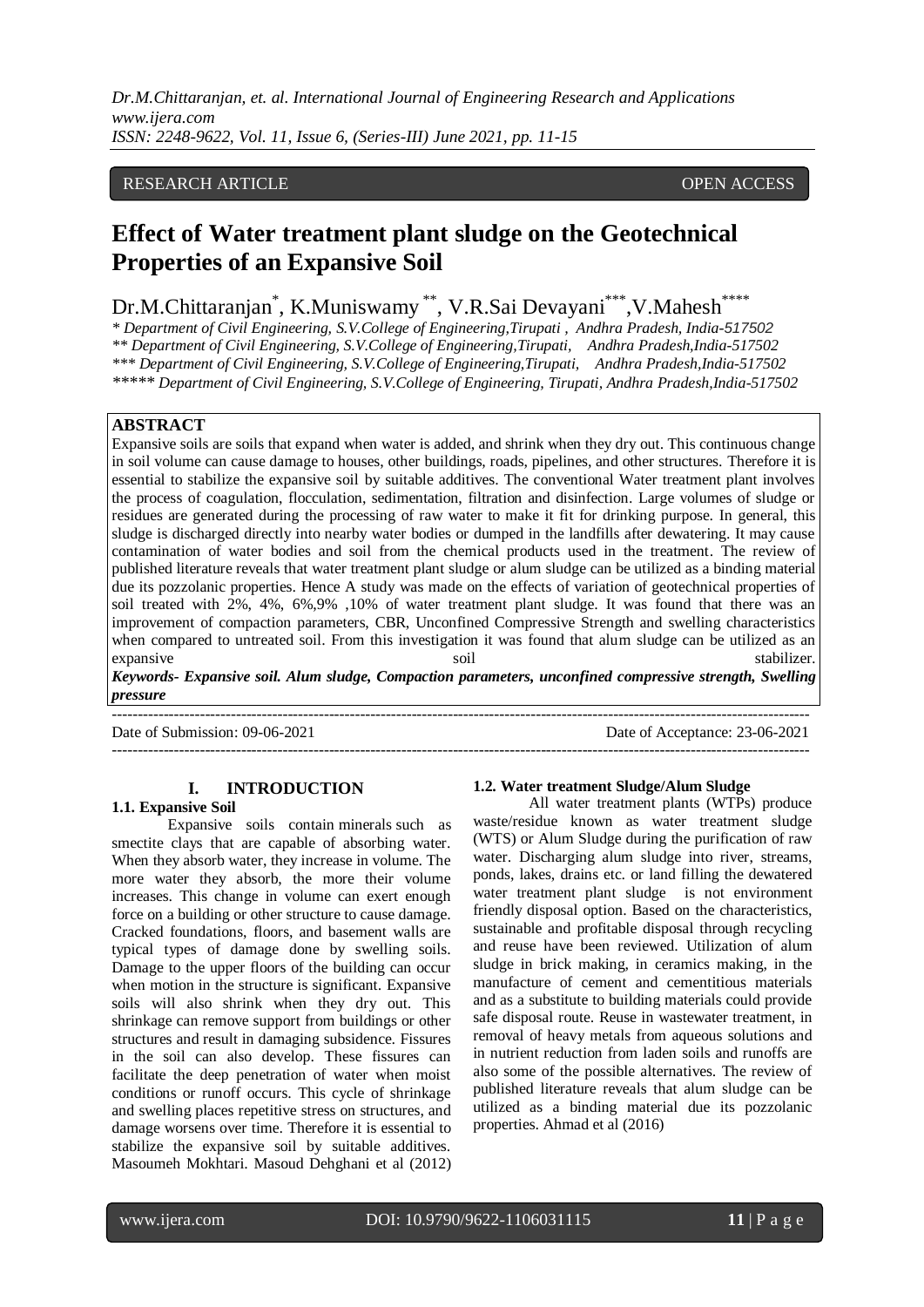## **1.3. Literature Review**

Muhammad Aamir et al (2019) investigated and reported that addition of alum sludge to soil improved the soil bearing ratio significantly from 6.53% to 16.86% at the optimum level of an 8% addition of alum sludge. Furthermore, the artificial neural networks (ANNs) technique was applied to study the correlations between the CBR and the physical properties of soil, which showed that, at 8% optimum alum sludge, maximum dry density, optimum moisture content, and plasticity index were also improved.

[Syyed Adnan Raheel Shah](https://www.sciencedirect.com/science/article/abs/pii/S0950061819323955#!) et al (2020) studied the relation of compaction energy with the strength of soil before and after addition of alum sludge as a soil stabilizer. It was found that soil strength can be improved even at a low compaction energy level of  $600$ KN-m/m<sup>3</sup> by the addition of optimum percentage of 8% alum sludge as a soil stabilizer. So, roller compaction effort can also be reduced by addition of this soil stabilizer to save compaction cost i.e. saving of roller fuel consumption and rental cost as well.

Suchand et al (2020) carried out the compressive strength and splitting tensile strength tests to assess the effect of partial replacement of cement on the hardened properties of concrete. The results indicated that alum sludge is a reactive pozzolanic material; hence it can be used as a pozzolanic material in concrete.

 Due to its pozzolanic properties alum has the potential to enhance the geotechnical properties of soil. Hence an attempt is made to study the effect of water treatment plant sludge on some Geotechnical properties of an expansive soil.

# **II. EXPERIMENTAL INVESTIGATIONS**

2.1. Materials used

2.1.1Soil

The soil used for this investigation is obtained from Bakara pet near Tirupati. The dried and pulverized material passing through I.S.4.75 mm sieve is taken for the study. The properties of the soil are given in Table.1.

 The soil is classified as "CH" as per I.S. Classification (IS 1498:1970) indicating that it is highly compressible clay. It is highly expansive in nature as the Differential Free Swell Index (DFSI) is

|  |  | Table: 1 Properties of Untreated soil about 60%. |  |
|--|--|--------------------------------------------------|--|
|--|--|--------------------------------------------------|--|

| <b>Property</b>                              | Value |
|----------------------------------------------|-------|
| <b>Grain size distribution</b>               |       |
| (a) Gravel $(\%)$                            | 5     |
| (b) Sand $(\%)$                              | 12    |
| (c) Silt+Clay $(\%)$                         | 83    |
| <b>Atterberg Limits</b>                      |       |
| (a)Liquid Limit (%)                          | 65    |
| (b)Plastic Limit (%)                         | 30    |
| (c) Plasticity Index (%)                     | 35    |
| Differential Free Swell Index (%)            | 60    |
| <b>Specific Gravity</b>                      | 2.72  |
| Maximum Dry Unit Weight (kN/m <sup>3</sup> ) | 15.2  |
| Optimum moisture content (%)                 | 21.2  |
| California Bearing Ratio @ 2.5 mm(%)         | 5.3   |
| Unconfined Compressive                       | 207   |
| Swelling Pressure(kN/m <sup>2</sup> )        | 303   |

## **2.1.2,Water treatment sludge**

The alum sludge is obtained from water treatment plant, Rangam pet near Tirupati. Alum sludge is basically a waste product produced by water treatment plants. The grey-colored alum sludge, which exists in slurry form, is used in dry and crushed form. Water treatment includes the removal of various compounds from water, particularly  $Al_2O_3$ , Fe<sub>2</sub>O<sub>3</sub>,  $SiO_2$ , CaO, MgO, Na<sub>2</sub>O, K<sub>2</sub>O, and other miscellaneous compounds in case of sludge. The alum sludge used for experiments was dried at  $100^{\circ}$ C and then crushed and passed through sieve prior its addition to the soil sample.

# **III. PROCEDURE FOR MIXING**

 The soil from the site is dried and hand sorted to remove the pebbles and vegetative matter if any. It is further dried and pulverized and sieved through a sieve of 4.75mm to eliminate gravel fraction if any. The dried and sieved soil is sorted in air tight containers ready for use for mixing with additives. The soil mixed with water of chosen moisture content and stored of a day for uniform distribution of water in different containers. The soil sample so prepared is then mixed with water treatment plant sludge. The percentage weight varied from 3% to 15% in increment of 3%.The soil water treatment sludge mixtures are mixed thoroughly before testing.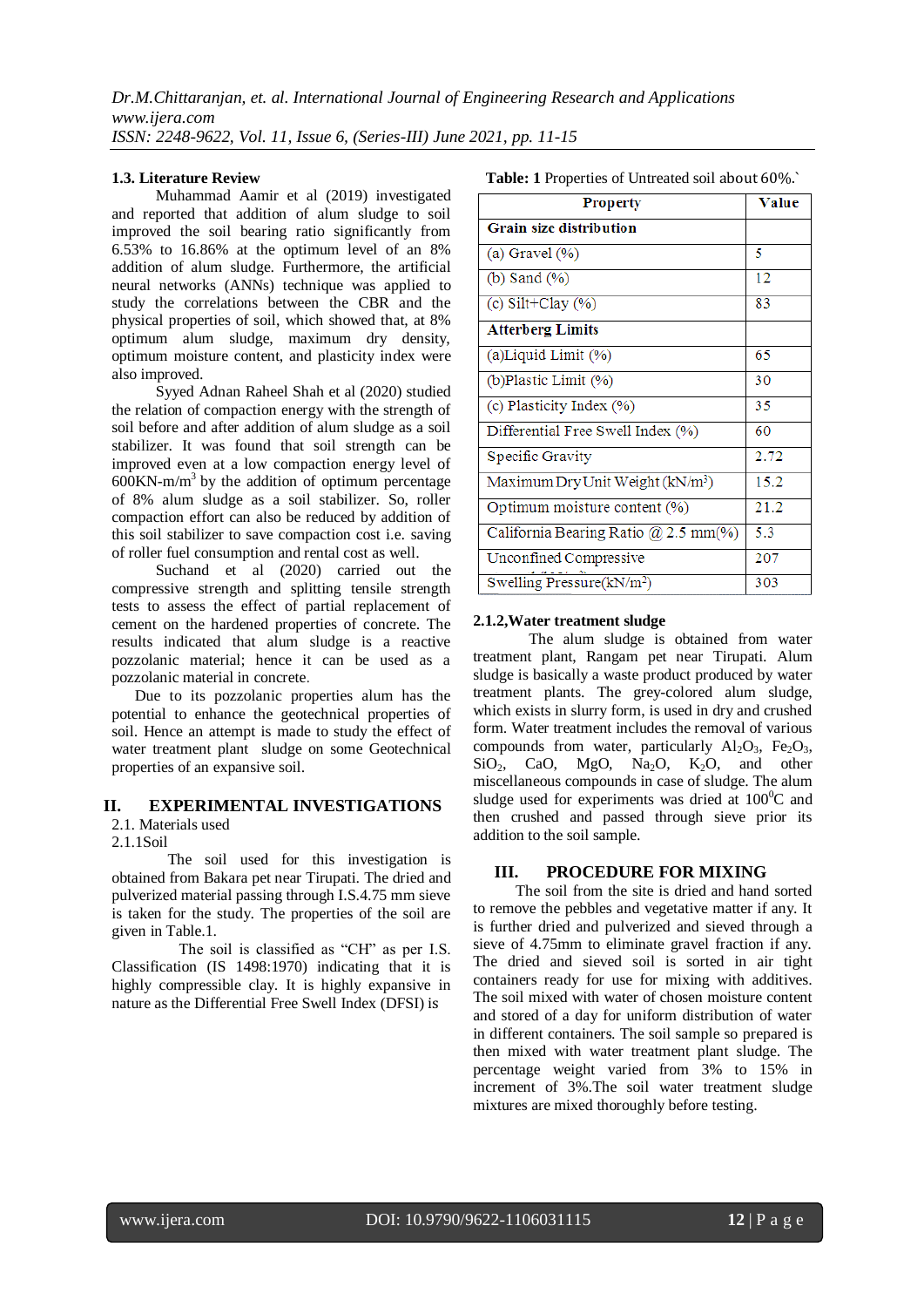# **IV. TESTS ON TREATED SOIL**

# **4.1. Standard Proctor Test**

Compaction characteristics of the soil have the great importance for practically achieving the desired strength, permeability and compressibility of soil during the construction. But these two parameters are influenced by water treatment plant sludge. Hence in this investigation Standard Proctor's compaction tests are carried out on expansive soil treated with water treatment plant sludge at various percentages of 3%, 6%, 9%, 12%, and 15% by dry weight of the soil.

The results of the Standard Proctor's compaction tests, conducted at different percentages of alum sludge are reported in Fig.1 and Fig.2.



**Fig.1:**Variation in Optimum moisture Content with per cent Alum sudge

From the figure.1 it is observed that as the percentage of alum sludge increases the optimum moisture content increases due to better moisture holding capacity of alum sludge. The optimum moisture content of untreated soil is 21.2%.The optimum moisture content at 15% of alum sludge is 23.4%.



**Fig.2:**Variation in Maximum Dry Unit weight with per cent Alum sudge.

From the figure.2 it is observed that as the percentage of alum sludge increases the dry density decreases due to aggregation/flocculation and forms the cementitious products. The Maximum dry unit weight of untreated soil is 15.2 KN/m<sup>3</sup>. The Maximum dry unit weight at 15% of alum sludge is  $13.6$ KN/m<sup>3</sup>

## **4.2. California Bearing Ratio Test**

The California bearing ratio test is penetration test meant for the evaluation of sub grade strength of roads and pavements. The results obtained by these tests are used with the empirical curves to determine the thickness of pavement and its component layers. This is the most widely used method for the design of flexible pavement. California bearing ratio value used as an index of soil strength and its bearing capacity. It is the ratio expressed in percentage of force required to penetrate a test soil mass, to a specified depth, of a circular plunger of 50 mm diameter and the force that required for the same penetration in a standard material i.e crushed stone.

In this investigation California Bearing Ratio tests on Expansive soil treated with alum sludge varying from 3% to 15% in increment of 3% is carried out. The tests are conducted on remoulded soil specimens at their respective optimum moisture content and Maximum Dry Unit Weights and compacted according to I.S. Light compaction.

The variation of the CBR values with different percentages of alum sludge is shown in fig.3.From the figure. It is observed that as the percentage of alum sludge increases CBR values increases up to 9% then decreases. The increase in CBR value is due to increase in bond between soil and alum sludge and frictional resistance that has been worked out from alum sludge. The CBR value of untreated soil is 5.3%.The maximum increase in CBR values obtained at 9% and is equal to 11.2%.



**Fig.3:** Variation in CBR Values with per cent Alum sludge

#### **4.3. Unconfined Compressive Strength test (UCS)**

The Unconfined Compression Test is a laboratory test used to derive the Unconfirmed Compressive Strength (UCS) of a soil specimen. Unconfirmed Compressive Strength (UCS) stands for the maximum axial compressive stress that a specimen can bear under zero confining stress. Due to the fact that stress is applied along the longitudinal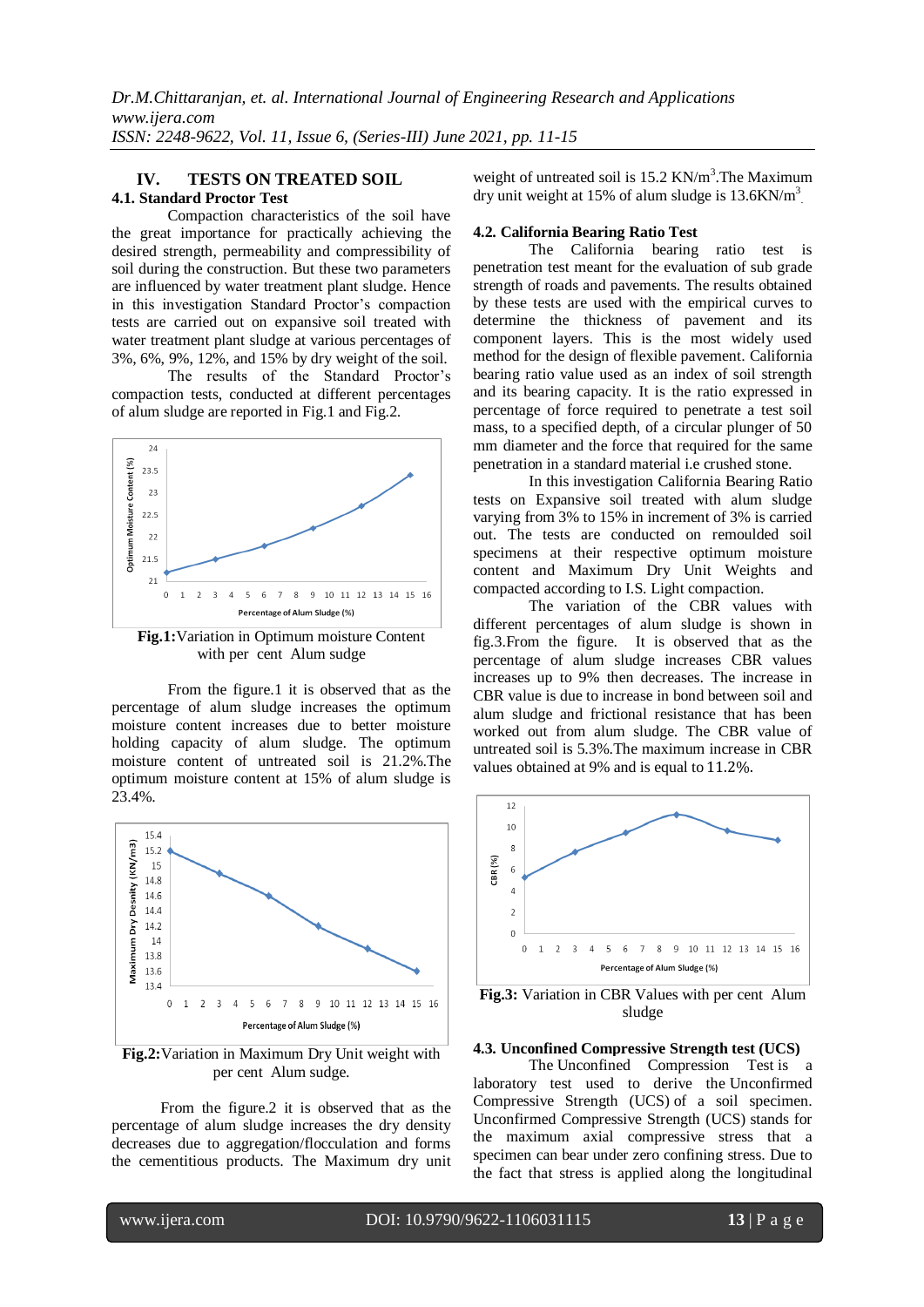axis, the Unconfined Compression Test is also known as Uniaxial Compression Test. UCS is a parameter widely used in geotechnical design, but may not represent the strength in-situ.

In this investigation, Unconfined Compressive Strength test is, carried out to study the strength behavior of soil treated with different percentages of alum sludge. The variation in Undrained Shear Strength with respect to different percentages of alum sludge is shown in Fig:4.



**Fig.4:** Variation in Unconfined Compressive Strength with per cent Alum sudge.

From the figure.4 it is observed that as the percentage of alum sludge increases unconfined compressive strength values increases up to 9% then decreases. The increase in UCS value is due to increase in bond between expansive soil and alum sludge. The unconfined compressive strength value of untreated soil is 207 kN/m<sup>2</sup>. The maximum increase in UCS values obtained at 9% of alum sludge and is 252  $kN/m<sup>2</sup>$ .

#### **4.4. Swelling Characteristics**

 Swelling pressure of clays is an important parameter required for the design of a variety of structures founded on expansive soils. This swelling pressure has serious consequences in the form of cracks and distress structures founded on expansive soil. Light weight structures are severely affected due to high swelling pressure exerted by these soils. But these parameters are influenced by addition of alum sludge. In this investigation the swelling pressure of soil is measured for 'no volume change' condition. The method requires continuous adjustment of pressure on the soil specimen taken in a consolidation cell, so that the soil volume at any time is equal to its initial volume.

In this investigation swelling pressure of an Expansive soil treated with alum sludge varying from 3% to 15% in increment of 3% is carried out. The variation of the swelling pressure values with different percentages of alum sludge is shown in Fig.5.From the figure.5 it is observed that as the percentage of alum sludge increases swelling pressure values decreases. The decrease in swelling pressure value is may be due to flocculation and cation replacement

because alum sludge consists of calcium ions. The swelling pressure of untreated expansive soil is 303  $kN/m<sup>2</sup>$ . The swelling pressure at 15% alum sludge is  $251 \text{kN/m}^2$ .



**Fig.5:**Variation in Swelling Pressure with per cent Alum Sudge.

# **V. SUMMARY AND CONCLUSIONS**

Expansive soil or clay is considered to be one of the more problematic soils and it causes damage to various civil engineering structures because of its swelling and shrinking potential when it comes into contact with water. Hence Stabilization of expansive soil with suitable additives is essential. In this work, the performance of alum sludge in expansive soil stabilization was examined via laboratory investigation. Different tests like Compaction test, CBR UCS , and Swelling pressure test were conducted. Addition of alum sludge increases optimum moisture content and decreases the maximum dry density.CBR and UCS values improved up to 9% then decreases .It is suggested that alum sludge of 9% by weight of soil can be utilized as an effective soil stabilizer if available in abundant quantity. The results are based only on laboratory investigations and hence it is further recommended that the viability and long-term performance in the fled, of this material, should be determined in actual soil stabilization projects.

#### **REFERENCES**

- [1]. Masoumeh Mokhtari. Masoud Dehghani "Swell-Shrink Behavior of Expansive Soils, Damage and Control", Electronic journal of Geotechnical Engineering(EJJE) Vol. 17 [2012], Bund. R, pp- 2673-2682
- [2]. T. [Ahmad](file:///C:/Users/HP/Desktop/New%20folder%20(3)/Alum%20sludge/S1878029616301773.html%23!) K [.Ahmad](file:///C:/Users/HP/Desktop/New%20folder%20(3)/Alum%20sludge/S1878029616301773.html%23!) M. [Alam](file:///C:/Users/HP/Desktop/New%20folder%20(3)/Alum%20sludge/S1878029616301773.html%23!) "Characterization of Water Treatment Plant's Sludge and its safe disposal options" Proceedings [of Environmental](file:///C:/science/journal/18780296)  [Sciences,](file:///C:/science/journal/18780296) [Volume 35,](file:///C:/science/journal/18780296/35/supp/C) 2016, Pages 950-955.
- [3]. Muhammad Aamir , Zarnish Mahmood , Aqsa Nisar, Amjad Farid , Syyed Adnan Raheel Shah, Mudassir Abbas, Muhammad Ismaeel, Tanveer Ahmed Khan And Muhammad